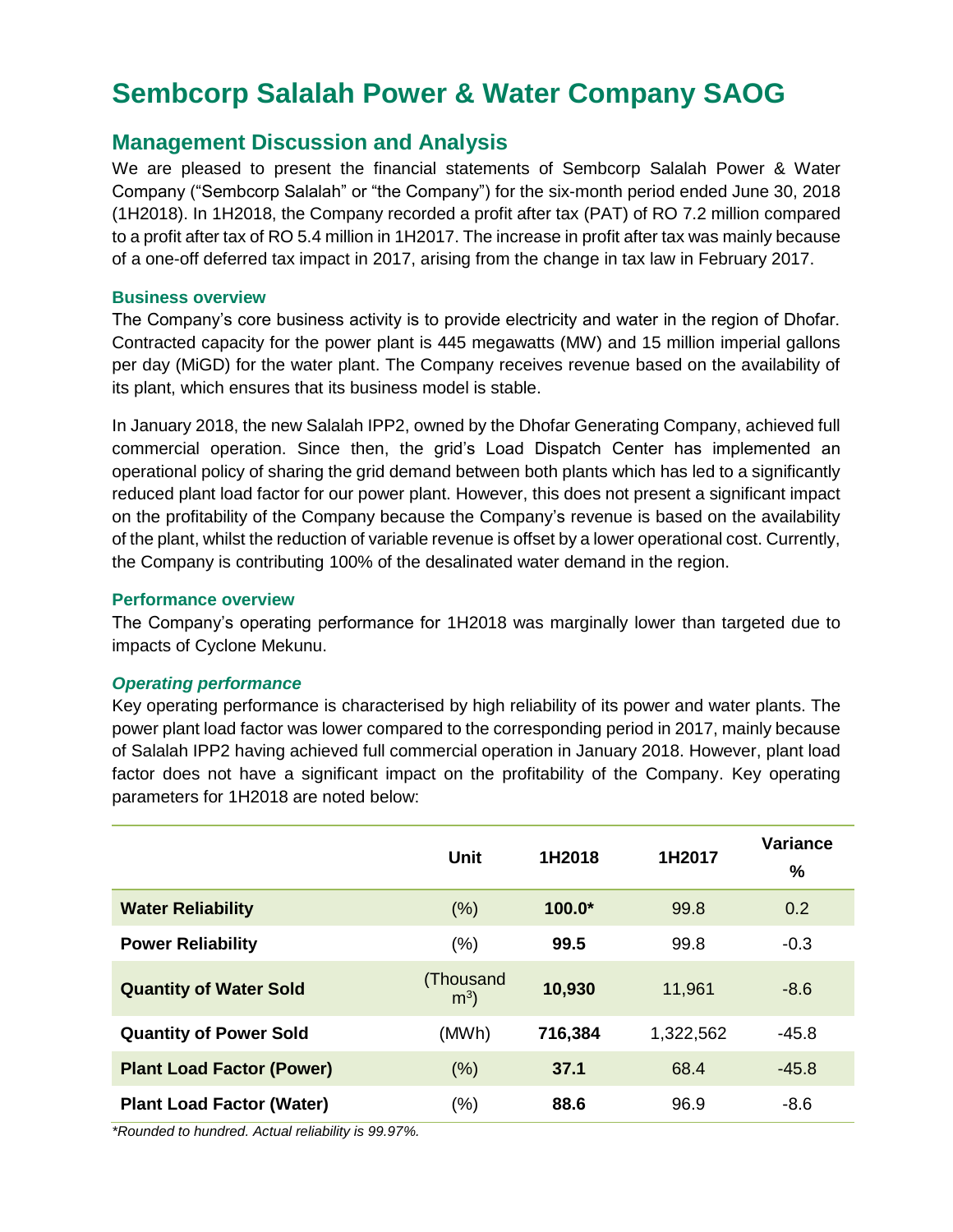In addition to the above operating parameters, the Company reported force majeure outages amounting to 14,606 MW for its power plant and 1,022 thousand cubic meters of water for its water plant due to the impact of Cyclone Mekunu and its after-effects resulting in seawater contamination.

## *Financial performance*

Key financial performance indicators are shown below:



## *1H2018 Profit after tax*

Profit after tax has increased from RO 5.42 million in 1H2017 to RO 7.21 million in 1H2018. The significant variances are shown in the following waterfall chart.



A brief analysis and characteristics of the major components of the profit or loss is presented below: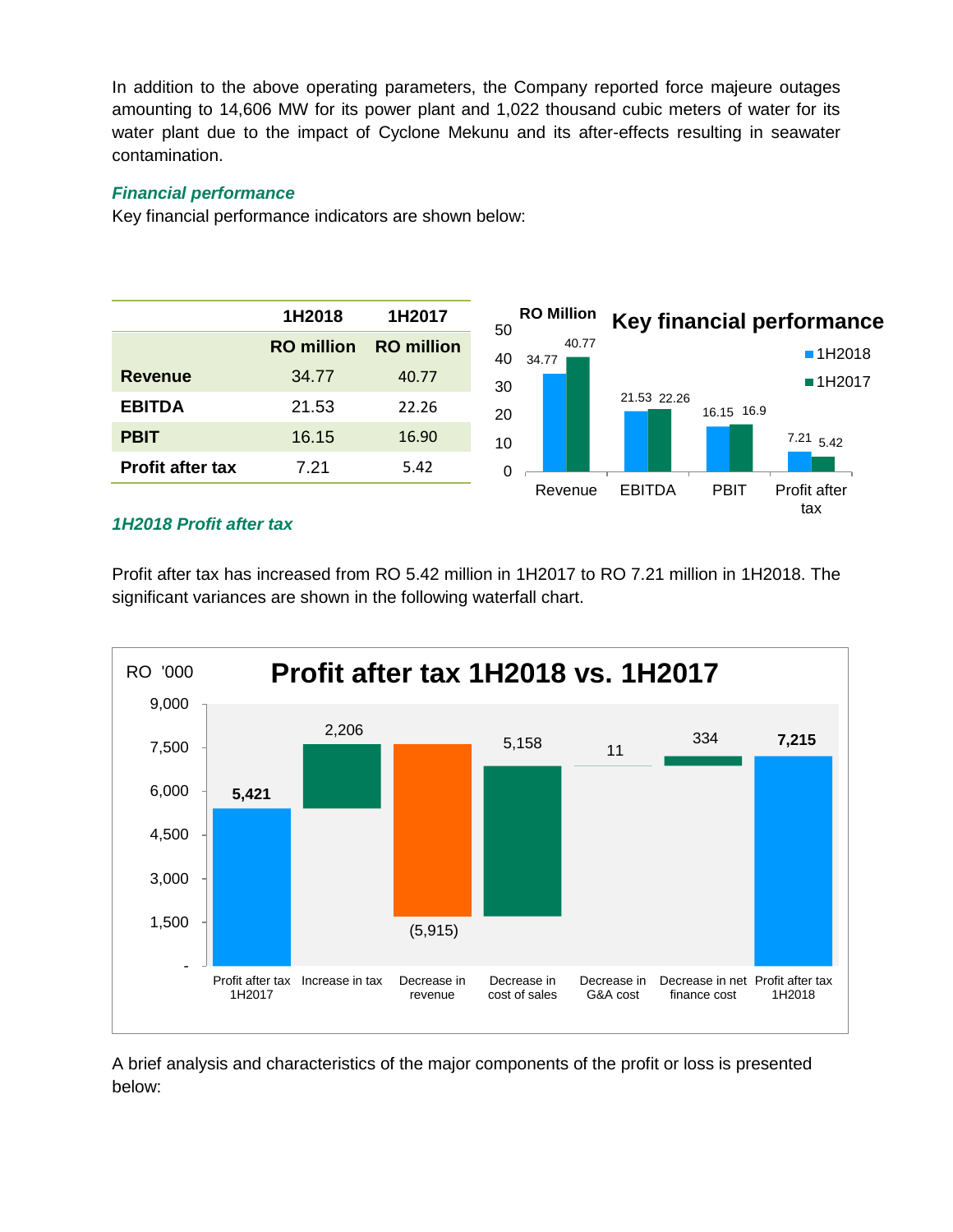#### *Revenue*

Power contributes 54% (excluding fuel charge), while water and fuel charge contribute 22% and 24% respectively to the overall revenue. Fuel charge revenue is a pass-through and is calculated based on consumption of natural gas as computed by the plant's contractual Fuel Demand Model.

1H2018 Revenue reduced by 14.7% as compared to the corresponding period last year. The reduction was mainly

because of lower power plant load factor and force majeure outages. Plant load factor resulted in reduced fuel charge, and variable energy charge revenue. Reduction in fuel charge and variable energy charge do not significantly affect the profitability of the Company, as the lower plant load factor also resulted in lower fuel cost and operations & maintenance (O&M) cost. Force majeure

outages due to Cyclone Mekunu and its after-effects resulted in lower capacity charge by 4%.

#### *Cost of sales*

Cost of sales mainly comprises depreciation of property, plant and equipment, fuel cost and O&M cost. Cost of sales has reduced compared to the same period in 2017 as a result of lower fuel cost, and lower Long-Term Service Agreement (LTSA) cost. The lower fuel cost is due to reduction in plant load factor. As fuel cost is pass-through in



nature, there is a corresponding reduction in fuel charge revenue as mentioned above. LTSA costs have also fallen due to reduction in factored fired hours as compared to last year in line with reduction in plant load factor.

#### *Net finance cost*

Net finance cost decreased in 1H2018 compared to 1H2017 due to the scheduled repayment of part of the term loan in line with the financing documents.

#### *Tax expense*

Tax expenses were reduced by RO 2.2 million compared to 1H2017, which is mainly because of a one-off deferred tax impact of RO 3.0 million arising from the increase in tax rate from 12% to 15% in 2017.